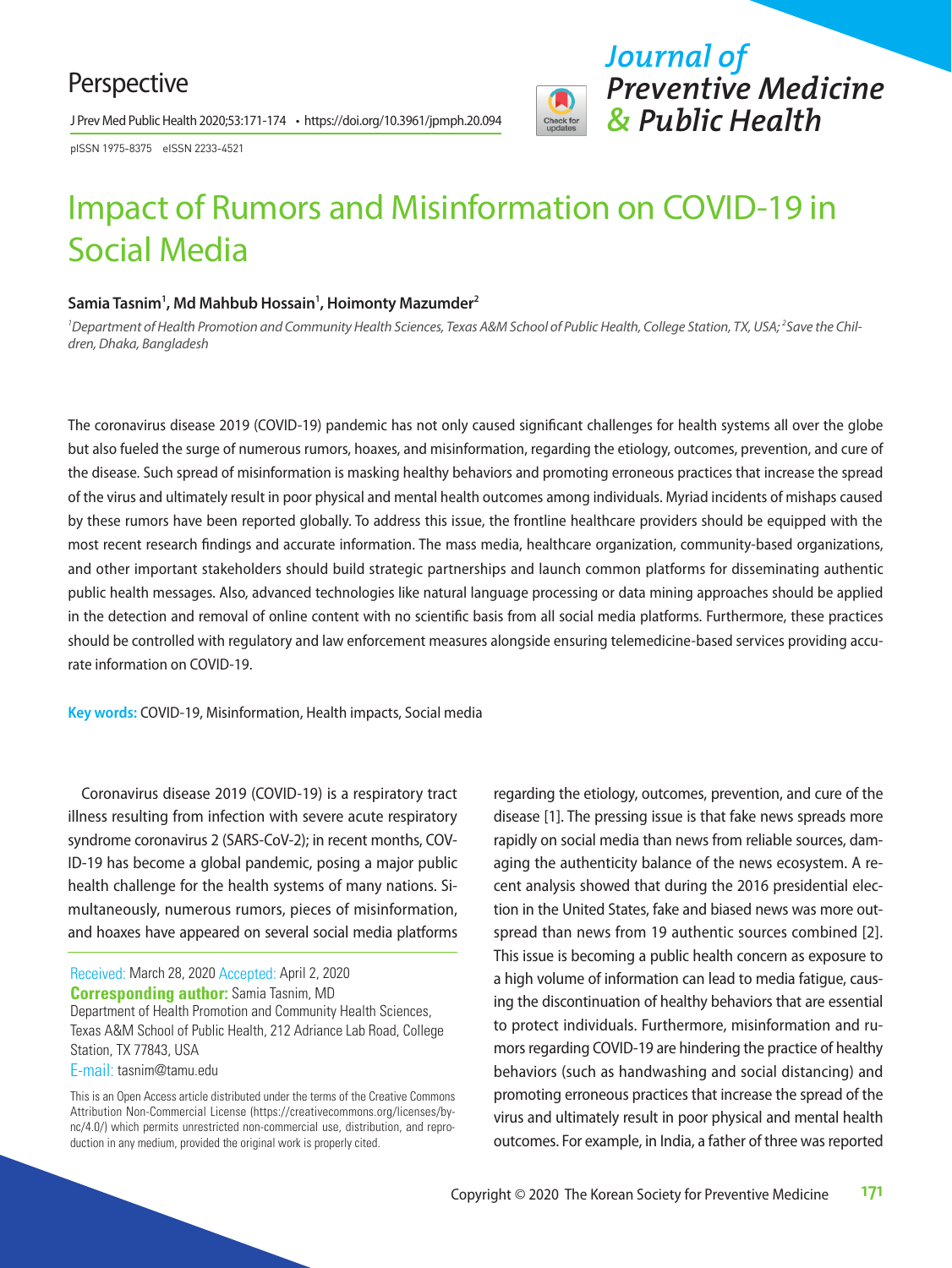Journal of **Preventive Medicine** & Public Health

to commit suicide upon learning that he had been diagnosed with COVID-19 [3]. Another example of hazards attributable to improper health communication can be drawn from Nigeria, where the health officials found several cases of overdose of chloroquine (a drug used to treat malaria) after news on the purported effectiveness of the drug for treating COVID-19 spread through the news media [4]. Rumors about a national lockdown in the United States fueled panic buying of groceries and paper products, which disrupted the supply chain and exacerbated demand-supply gaps and food insecurity among individuals with low socioeconomic status and other vulnerable populations [5]. Similar phenomena have been observed in other economies around the world, which may have prolonged impacts on public health nutrition and psychosocial health among the affected populations. The widespread misinformation related to the diagnosis and treatment of COVID-19 has confused both the general population and healthcare providers, who are battling a relatively under-researched disease. This phenomenon is also reducing the legitimacy of new scientific discoveries regarding potential cures or vaccine candidates for this disease. These hoaxes and rumors are also creating a social stigma around COVID-19, which has resulted in reduced compliance with home quarantine and social isolation. Several countries have reported incidents where hundreds of individuals were infected by a single person who visited their mosque/church despite their doctor's advice to remain isolated at home [6]. Such problems are contributing to the suboptimal control of the COVID-19 pandemic across various populations.

It is understandable that people living in quarantine, isolation, or at risk of an infectious disease outbreak are likely to experience psychosocial stress and adverse health outcomes, which may provoke their interest in learning more about the disease. However, such situations require assurance complemented by a flow of correct information. This need has been acknowledged by the World Health Organization, which has partnered with several social media platforms and seven major tech companies—namely, Facebook, Google, LinkedIn, Microsoft, Reddit, Twitter, and YouTube—that agreed to stamp out fraud and misinformation, and to promote critical updates from healthcare agencies [7]. Despite these agreements, rumors are still rampant on all these platforms, a problem that necessitates several multipronged interventions to address. First, frontline healthcare providers should be equipped with the most recent research findings and accurate information, which can be used for direct caregiving and communicated to at-risk patients or populations. Doing so may also facilitate more robust patient-provider communication and result in better health outcomes. Previously, the integration of information technology successfully improved patient care in managing mass casualty incidents, yielding several positive outcomes in the form of optimization of resources, extension of care, and improved health outcomes of patients [8]. Secondly, mass media, community organizations, support groups, and civil society may play critical roles in disseminating accurate information. To achieve this, it is necessary to build strategic partnerships at local and global levels, connecting offline and online resources in a coordinated manner so that validated information is communicated across platforms. Third, all hoaxes and rumors should be removed from all online platforms, and only scientifically sound information should be allowed to improve awareness among the general population. Advanced technologies like natural language processing or text-mining approaches may be helpful in detecting online content that has no scientific basis. The latest data-mining algorithms are successfully detecting the unique characteristics of all kinds of fake news and removing them from their respective platforms [2]. Twitter, Reddit, and Amazon have already implemented these methods to remove fake accounts or product reviews. Application of the same principles to remove all rumors and hoaxes regarding this pandemic is therefore evidently feasible, despite its unique challenges. Therefore, social media and other online providers should adopt such measures to identify and eliminate potentially harmful misinformation and rumors. Fourth, online portals and personnel involved with the production and propagation of such misinformation should be brought to justice. Local and national regulatory authorities and law enforcement agencies should be made aware of these challenges in order for them to address these issues comprehensively in their respective contexts. In this regard, the governments of many countries have arrested individuals involved with the spread of such rumors [9]. However, before enforcing any of these laws worldwide, authorities should conduct a proper investigation and ensure the legal rights of the accused. Fifth, common platforms should be launched to provide precautionary information in both online and offline media at a large scale. Successful strategies for mass media campaigns from the last few epidemics should be identified and implemented. These messages should be culturally tailored and translated to several languages to increase outreach. For example, media coverage of the recent severe acute respiratory syndrome, H1N1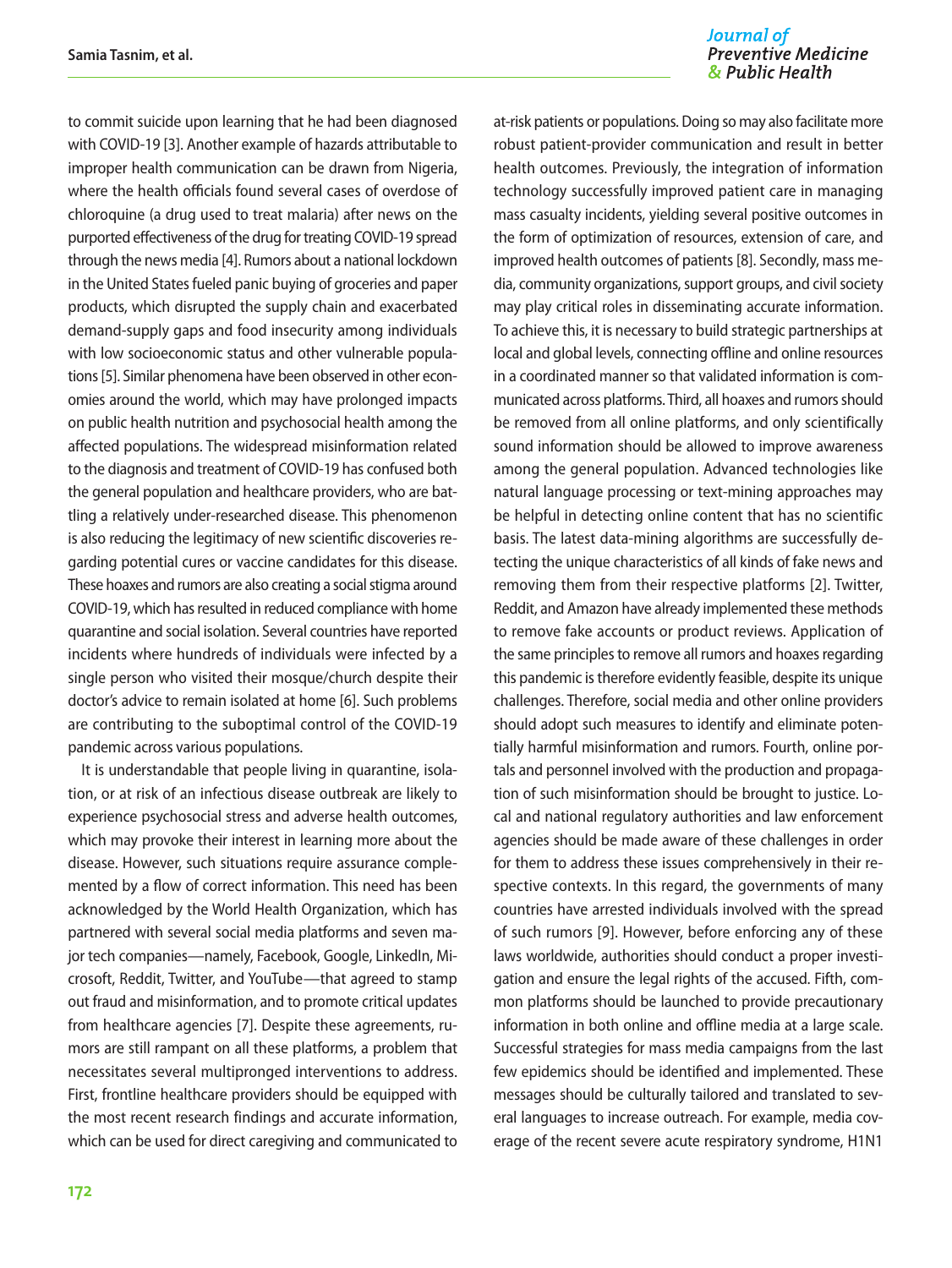influenza, Middle East respiratory syndrome, Ebola, and H7N9 influenza epidemics had a significant effect on reducing the total spread of these pathogens by promoting healthy behaviors [10]. Factual information regarding COVID-19 can also be expected to have similar results. Sixth, telemedicine should be used to provide evidence-based care and informational services should be made available for people with limited access to care, such as people in rural areas, the elderly, and those who are simply stuck at home due to lockdown. This will both decrease the risk of hospital-acquired infections and also reduce the utilization of resources such as ventilators and personal protective equipment for doctors. Lastly, transparency, good information governance, and leadership across communities and institutions should be promoted to remove misleading information related to COVID-19, which is essential for the greater good of populations experiencing the health and psychosocial burdens of this pandemic.

#### **Ethics Statement**

This paper is a perspective so it did not need ethical consideration.

### **CONFLICT OF INTEREST**

The authors have no conflicts of interest associated with the material presented in this paper.

#### **FUNDING**

None.

#### **ACKNOWLEDGEMENTS**

None.

## **AUTHOR CONTRIBUTIONS**

Conceptualization: ST. Data curation: MMH, HM. Formal analysis: MMH, HM. Funding acquisition: None. Writing - original draft: ST. Writing - review & editing: MMH, HM.

#### **ORCID**

Samia Tasnim *https://orcid.org/0000-0002-2686-1840* Md Mahbub Hossain *https://orcid.org/0000-0002-7059-*

#### *7768*

Hoimonty Mazumder *https://orcid.org/0000-0003-3787- 3780*

#### **REFERENCES**

- 1. Raman S. Public health experts worry about spread of COVID-19 misinformation: some say federal agencies should do more to stamp out misconceptions; 2020 Mar 18 [cited 2020 Mar 28]. Available from: https://www.rollcall.com/2020/03/18/publichealth-experts-worry-about-spread-of-covid-19-misinformation/.
- 2. Shu K, Sliva A, Wang S, Tang J, Liu H. Fake news detection on social media: a data mining perspective. SIGKDD Explor 2017; 19(1):22-36.
- 3. Wallen J. Coronavirus: Indian man 'died by suicide' after becoming convinced he was infected. Telegraph; 2020 Feb 12 [cited 2020 Mar 28]. Available from: https://www.telegraph. co.uk/global-health/science-and-disease/coronavirus-indianman-died-suicide-becoming-convinced-infected/.
- 4. Busari S, Adebayo B. Nigeria records chloroquine poisoning after Trump endorses it for coronavirus treatment. CNN; 2020 Mar 23 [cited 2020 Mar 28]. Available from: https://edition. cnn.com/2020/03/23/africa/chloroquine-trump-nigeria-intl/ index.html.
- 5. Spencer SH. False claims of nationwide lockdown for COVID-19. Factcheck; 2020 Mar 16 [cited 2020 Mar 28]. Available from: https://www.factcheck.org/2020/03/false-claims-of-nationwide-lockdown-for-covid-19/.
- 6. Kasulis K. 'Patient 31' and South Korea's sudden spike in coronavirus cases. Aljazeera; 2020 Mar 3 [cited 2020 Mar 28]. Available from: https://www.aljazeera.com/news/2020/03/31-southkorea-sudden-spike-coronavirus-cases-200303065953841. html?xif=.
- 7. Statt N. Major tech platforms say they're 'jointly combating fraud and misinformation' about COVID-19. Verge; 2020 Mar 16 [cited 2020 Mar 28]. Available from: https://www.theverge. com/2020/3/16/21182726/coronavirus-covid-19-facebookgoogle-twitter-youtube-joint-effort-misinformation-fraud.
- 8. Zhao X, Rafiq A, Hummel R, Fei DY, Merrell RC. Integration of information technology, wireless networks, and personal digital assistants for triage and casualty. Telemed J E Health 2006; 12(4):466-474.
- 9. HK police arrest man "for spreading fake virus news". RTHK News; 2020 Feb 4 [cited 2020 Mar 28]. Available from: https://